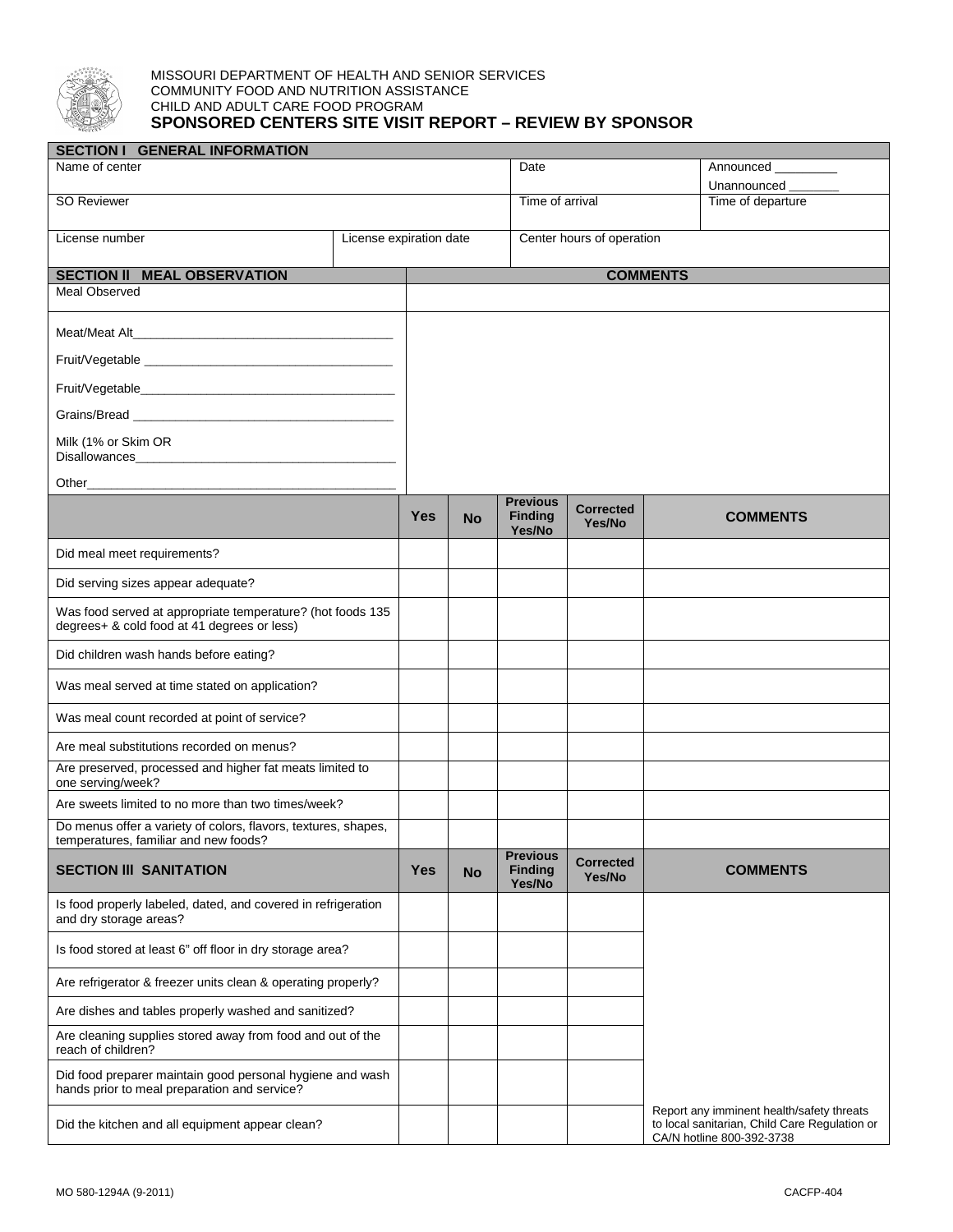| <b>SECTION IV RECORDS</b>                                                                                                                              | <b>Yes</b>                      | <b>No</b> | <b>Previous</b><br><b>Finding</b><br>Yes/No | <b>Corrected</b><br>Yes/No          | <b>COMMENTS</b> |            |                                                 |
|--------------------------------------------------------------------------------------------------------------------------------------------------------|---------------------------------|-----------|---------------------------------------------|-------------------------------------|-----------------|------------|-------------------------------------------------|
| Current CACFP enrollment records for all participants                                                                                                  |                                 |           |                                             |                                     |                 |            |                                                 |
| Enrollment records are updated annually                                                                                                                |                                 |           |                                             |                                     |                 |            |                                                 |
| Daily attendance records                                                                                                                               |                                 |           |                                             |                                     |                 |            |                                                 |
| Accurate meal count records                                                                                                                            |                                 |           |                                             |                                     |                 |            |                                                 |
| Daily dated menus                                                                                                                                      |                                 |           |                                             |                                     |                 |            |                                                 |
| All food purchase receipts                                                                                                                             |                                 |           |                                             |                                     |                 |            |                                                 |
| Verification of 25% Title XX or Free/Reduced (if center<br>is for profit)                                                                              |                                 |           |                                             |                                     |                 |            |                                                 |
| <b>SECTION V INFANT MEALS</b>                                                                                                                          | Yes                             | <b>No</b> | <b>Previous</b><br><b>Finding</b><br>Yes/No | <b>Corrected</b><br>Yes/No          | N/A             |            | <b>COMMENTS</b>                                 |
| Is there an Infant Feeding Preference form for each<br>infant (Birth-11 months)?                                                                       |                                 |           |                                             |                                     |                 |            |                                                 |
| Is there an accurate Infant Meal Record (menu) for<br>each infant?                                                                                     |                                 |           |                                             |                                     |                 |            |                                                 |
| Are all required infant meal components offered by the<br>center?                                                                                      |                                 |           |                                             |                                     |                 |            |                                                 |
| <b>SECTION VI CIVIL RIGHTS</b>                                                                                                                         |                                 |           |                                             |                                     |                 |            |                                                 |
| INDICATE THE RACIAL/ETHNIC MAKEUP OF THE CENTER'S<br>ATTENDANCE AT THE TIME OF THIS REVIEW.                                                            | Black or<br>African<br>American |           | White                                       | American Indian<br>or Alaska Native |                 | Asian      | Native Hawaiian or<br>other Pacific<br>Islander |
| Within the above racial categories, indicate how many are of Hispanic or Latino ethnicity.                                                             |                                 |           |                                             |                                     |                 | <b>Yes</b> | <b>No</b>                                       |
| Is the poster "And Justice For All" posted in a conspicuous place?                                                                                     |                                 |           |                                             |                                     |                 |            |                                                 |
| Are all meals served equally to all participants regardless of race, color, sex, age, disability and national<br>origin?                               |                                 |           |                                             |                                     |                 |            |                                                 |
| <b>SECTION VII FINDINGS</b>                                                                                                                            |                                 |           |                                             |                                     |                 |            |                                                 |
| LAST REVIEW: List any required changes from the last review and describe corrective action taken to address:<br>Have previous Findings been corrected? |                                 |           |                                             |                                     |                 |            |                                                 |
|                                                                                                                                                        |                                 |           |                                             |                                     |                 |            |                                                 |
| Date of last review by sponsor<br>Who did review?<br>THIS REVIEW:                                                                                      |                                 |           |                                             |                                     |                 |            |                                                 |
| Good management practices observed:                                                                                                                    |                                 |           |                                             |                                     |                 |            |                                                 |
|                                                                                                                                                        |                                 |           |                                             |                                     |                 |            |                                                 |
|                                                                                                                                                        |                                 |           |                                             |                                     |                 |            |                                                 |
| <b>Findings &amp; Recommendations:</b>                                                                                                                 |                                 |           |                                             |                                     |                 |            |                                                 |
|                                                                                                                                                        |                                 |           |                                             |                                     |                 |            |                                                 |
|                                                                                                                                                        |                                 |           |                                             |                                     |                 |            |                                                 |
|                                                                                                                                                        |                                 |           |                                             |                                     |                 |            |                                                 |
| <b>Corrective Action Plan required to address changes?</b>                                                                                             |                                 |           |                                             |                                     |                 |            |                                                 |